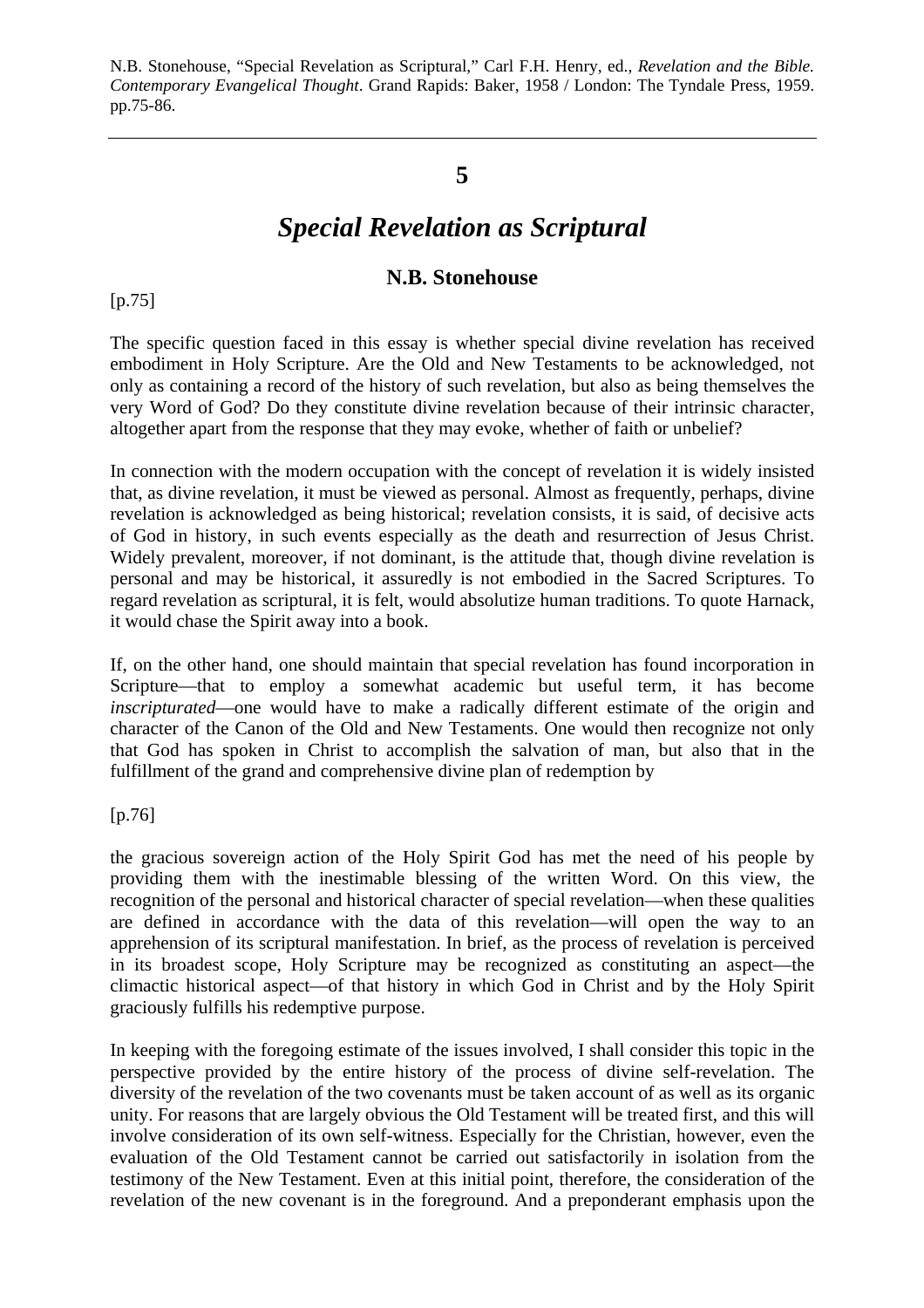revelation of the new covenant comes inevitably to expression in the later sections where the question, most crucial for Christian faith, of the inscripturation of this final revelation is under discussion.

## **I. REVELATION OF THE OLD COVENANT**

#### *The Process of Divine Disclosure*

Although we shall have to look beyond the Old Testament, and particularly to the New Testament, for evidence of the inscripturation of the revelation of the old covenant, it remains valuable and significant to reflect upon the process of divine revelation which comes to expression within the Old Testament itself. An indispensable background for the understanding of the ultimate development is thereby provided.

No feature of this revelation is, in our judgment, more basic and illuminating than its covenantal character. The term "covenant" indeed, as a rendering for *berith*, is not entirely felicitous, and thus it is of vital importance that our usage of "covenantal" be informed by reflection on the Biblical point of view. Because of its usage in describing purely human relationships, as in the Wilsonian "open covenants of peace openly arrived at," the term readily brings to mind the notion of a bilateral agreement, and perhaps even that of a contract between two independent parties. While there is, in truth, an element of mutuality in the theological *berith* in the sense that the covenantal relationship of personal fellowship between God and his people is conspicuously in view, it is necessary to insist that even more fundamentally the covenant between God and his people is primarily

[p.77]

a unilateral arrangement initiated and effected by God himself. The Biblical perspective in this regard comes to accurate expression in Hebrews 8:6 in the reference to the *enactment* of a better covenant. In the foreground, accordingly, is the fact of the sovereign action of God in establishing and bringing to concrete realization an arrangement or administration or "covenant" of grace. This accent upon sovereign grace comes to expression in the words which most simply sum up the approach of the God of the covenant: "I will be your God and ye shall be my people." These same words, indeed, are unspeakably rich in their expression of the privilege of fellowship between God and his people. And they carry with them profound implications with regard to religious and ethical obligation on the part of the men who become members of the covenant. It remains true, nevertheless, that the emphasis falls first of all upon the action of sovereign, efficacious grace. In thus graciously drawing near unto man for his salvation God makes himself known to man, and thus the covenant of grace is at one and the same time redemptive and revelatory.

Another fundamental characteristic of the divine covenant is its manifestation at certain decisive moments in history. The revelation and redemption of the covenant are not repeated from person to person, from family to family, and from generation to generation. This historical character of a covenant appears perhaps most conspicuously in the manner in which God established covenant with Abraham, the father of the faithful. As Paul stresses in Galatians 3, a covenant has been established with Abraham in such a unique and irrevocable fashion that those who are of faith are blessed with faithful Abraham, and those who are Christ's are Abraham's seed, heirs according to promise. Thus one also encounters in the Old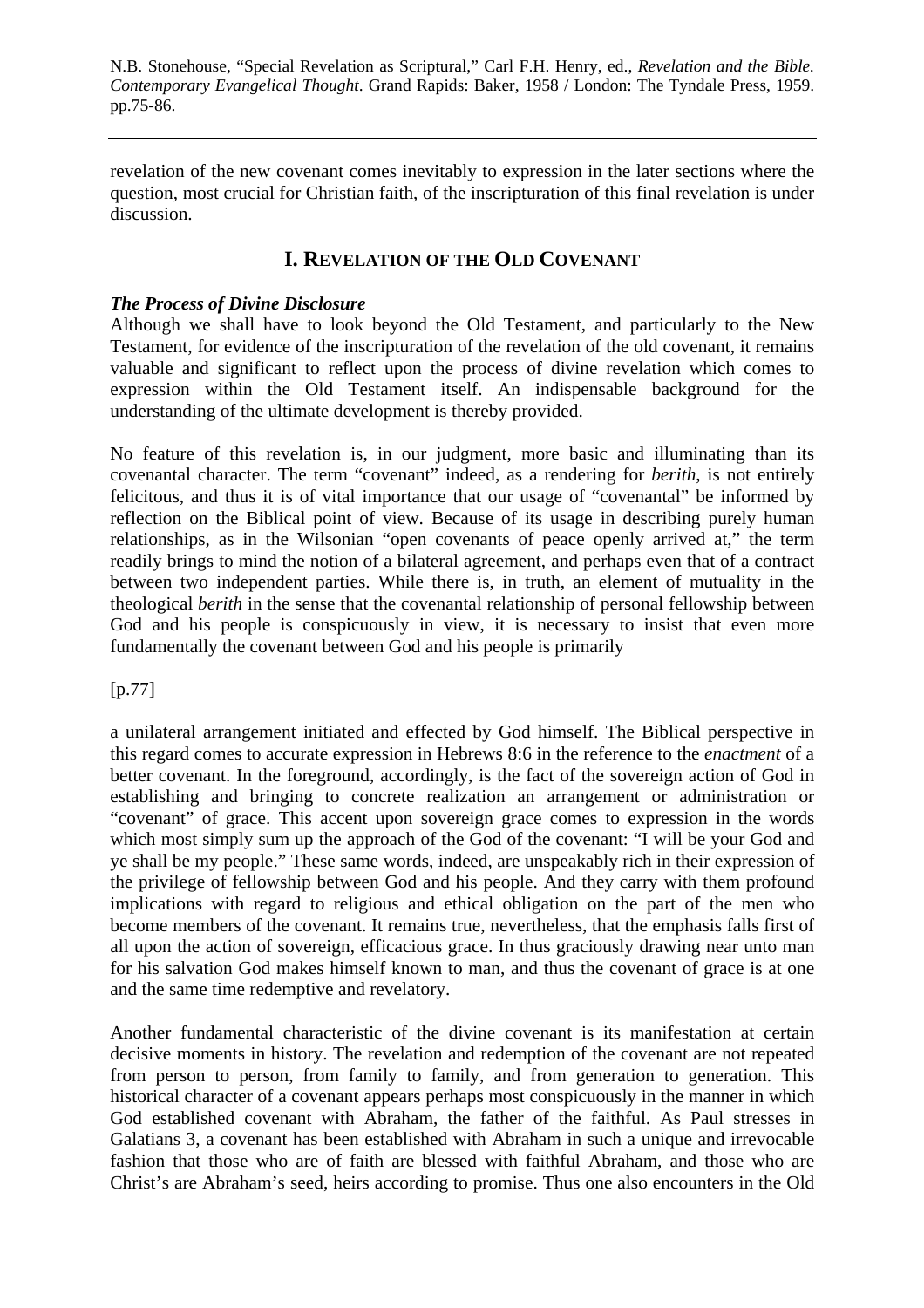Testament, as a kind of refrain, a call to remember the covenant made first of all with Abraham.

Nor does the Sinaitic *berith* require an essential modification of this judgment. The redemptive action at the Exodus is described as the result of God's remembrance of his covenant with Abraham, Isaac and Jacob (Ex. 2:24; 6:5). Thus, as Paul also teaches, the law at Sinai was *added* to the covenant established with Abraham and by no means set it aside (Gal. 3:16-22). So significant, indeed, is Moses' role as the representative of God, both as deliverer and prophet, that he occupies a distinctive place in the history of the revelation of the old covenant. He was preeminently the prophet of the old covenant, the prototype of the Great Prophet to come (Deut. 18:15), with whom the Lord spoke face to face (Ex. 33:11; Deut. 34:10-12). The very greatness of Moses, however, as the one by whom the law was given, accentuates the historical character of the Old Testament revelation, for it was through him that God decisively made his will known and wrought redemption for his people. And it is of the greatest possible significance in connection with the consideration of our principal topic to observe that the word of the Lord which came by Moses could be and was,

[p.78]

because of its historical character, handed down to the people and this from generation to generation. It is obvious that in the transmission of this special revelation the fact of its being so largely committed to writing was highly significant. The fact of its inscripturation assuredly did nothing to modify its essential character as revelation.

#### *Acknowledged as Scripture*

The Old Testament as a whole, as distinguished from its various parts, could hardly be viewed as Scripture within the Old Testament itself. The acknowledgment of the Old Testament as canonical, moreover, is evidently not the consequence of ecclesiastical action but rather developed in an historical process in which the writings of the Old Testament accredited themselves to the people of God as being of divine authority. This point of view is reflected in the word of Paul in Romans 3:1, 2 where he indicates that the advantage of the Jew over the Gentile is to be found first of all in the consideration that "they were intrusted with the oracles of God." It is important to remember in this connection also that the Old Testament did not become canonical as the result of the evaluation of it reflected in the New Testament. In particular it was not the action of the Lord or of his apostles that first gave it the status of Holy Scripture. The Lord and the apostles shared essentially the viewpoint with regard to the Old Testament that had come to expression among the Jewish people. Nevertheless, Christian testimony is highly significant. It not merely enlarges our understanding of the view of the Old Testament which prevailed among Jewish people in that era. Most important of all, nothing shows so unmistakably as our Lord's use of and attitude toward the Old Testament that special divine revelation may be, and as a matter of fact is, scriptural.

In view of the fulness with which other chapters in this volume deal with the New Testament evidence concerning inspiration, it is not necessary to undertake a broad survey of the evidence. Only a few details will be recalled here.

The Epistle to the Hebrews, which begins by recalling the fact that God spoke unto the fathers in the prophets, makes abundantly clear especially by its quotations from the Old Testament that it identifies the written documents with the Word of God. For characteristically, rather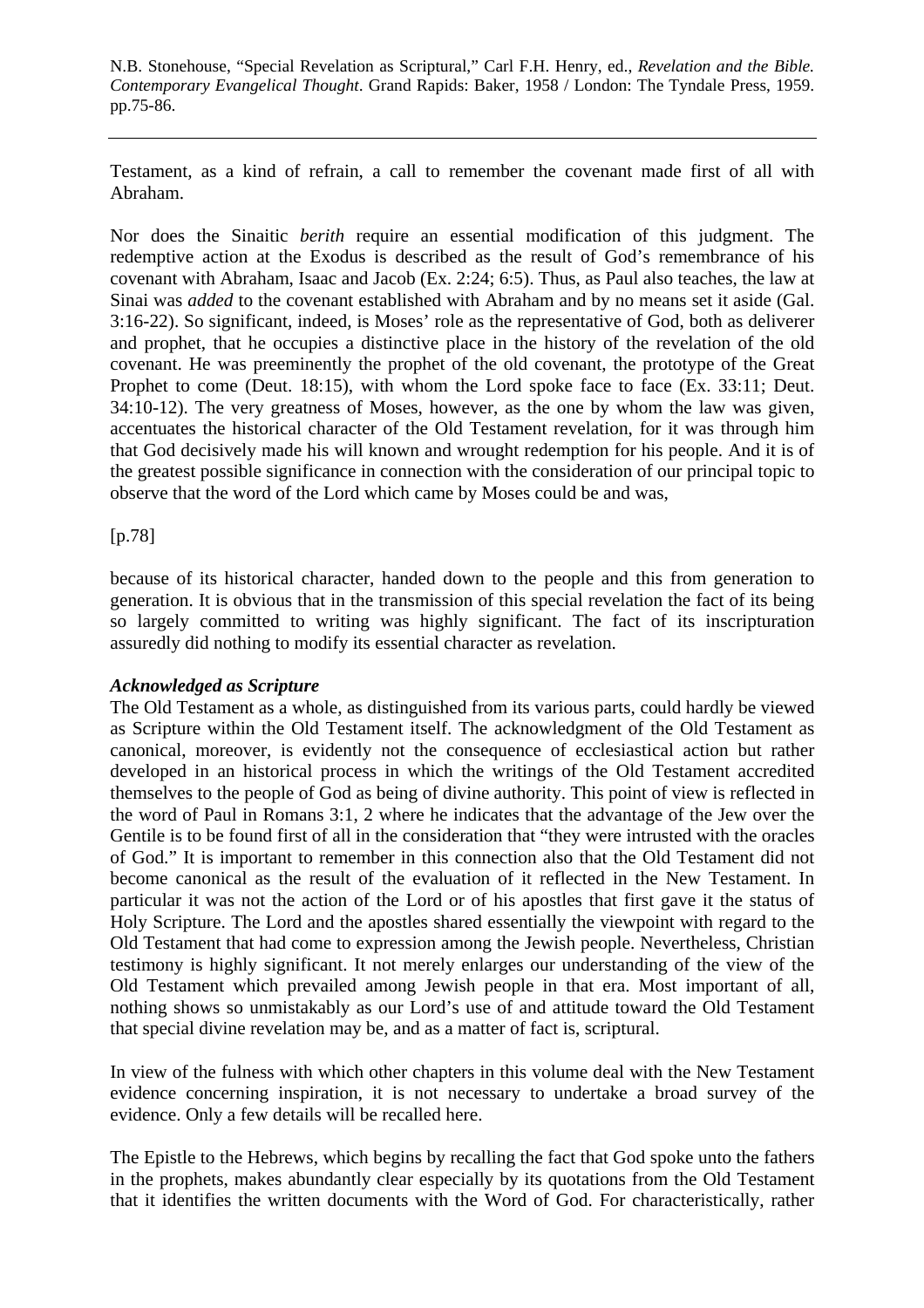than referring to the human authors, it introduces quotations of the Old Testament by referring directly to God or the Holy Spirit as the speaker (Cf. 1:5, 13; 3 :7; 4:3, 4; 8:8, 13; 10:15).

Paul likewise regards the Old Testament as the written Word of God. His Gospel has been made known by the scriptures of the prophets (Rom. 16:26). The action of Scripture is identified with that of God in preaching the Gospel beforehand to Abraham (Gal. 3:8; cf. 3:22). There is a "reading of the old covenant," and though the glory of this revelation is not to be compared with that of the new, that written revelation remains of divine

[p.79]

authority and will accomplish its divine purpose if only the minds of those who read are not hardened (II Cor. 3). All Scripture is God-breathed and is given to accomplish, by way of its communication of divine truth, a complete salvation of the man of God (II Tim. 3:15-17).

Our Lord's use of Scripture is especially crucial for the evaluation of our subject, and so it may not be passed over here in spite of the fact that a special chapter is devoted to it. We need not, however, dwell upon such explicit declarations as Matthew 5:17-19 and John 10:33-36, nor reflect upon the way in which he distinguished qualitatively between the Word of God and the word of man in such passages as Matthew 15:1 ff. But we may not pass over the evidence provided by our Lord's utter commitment to the divine authority of Scripture which comes to expression in his application of its teaching to his own life and ministry. He was not content with insisting that it and it alone was to be acknowledged as the Word of God by the men he addressed. Regardless of what it might cost him in the way of humiliation and suffering, even if obedience to it marked out for him a course of action and submission from which his soul shrank with the utmost intensity of feeling, even if it demanded that he die the accursed death of the cross, he was resolved and determined that the Word of God declared in Scripture should be perfectly fulfilled in him. As the Messianic Servant of the Lord he was obedient to the Father who sent him and faithful in carrying out the divine plan of redemption. This is reflected pervasively and emphatically in the Gospels as Christ dwells upon the necessity of obedience only to God in setting the course of his ministry and in particular in going up to Jerusalem to suffer, to be killed, and the third day to be raised up (cf. Matt. 4:4; 16:21 ff.; 17:22 f.; 20:17 ff. and parallels). Nothing is more significant for our subject than the observation that the divine necessity that controlled Christ's ministry and compelled him to go to Calvary is acknowledged again and again as a necessity to fulfill Scripture (Matt. 26:24; Mark 14:21; cf. also Mark 9:12; 12:10 f., 14:21, 27, 49; Luke 4:17-21; 22:37; 24:25-27, 44- 46). In the most unambiguous fashion, therefore, the proposition that special divine revelation is scriptural is demonstrated not only by the teaching of the New Testament as a whole but also particularly by our Lord's own ministry. Only by way of a basic skepticism regarding the witness of the Gospels, which might call forth a radical reconstruction of the life and teaching of Jesus, could this testimony to the scriptural character of divine revelation be set aside.

#### **II. REVELATION OF THE NEW COVENANT**

#### *As Eschatological Fulfillment*

Christianity as reflected in the New Testament, as we have seen, looks back upon the revelation of the old covenant, but contemplates it also as a present possession in view of its having found embodiment in the sacred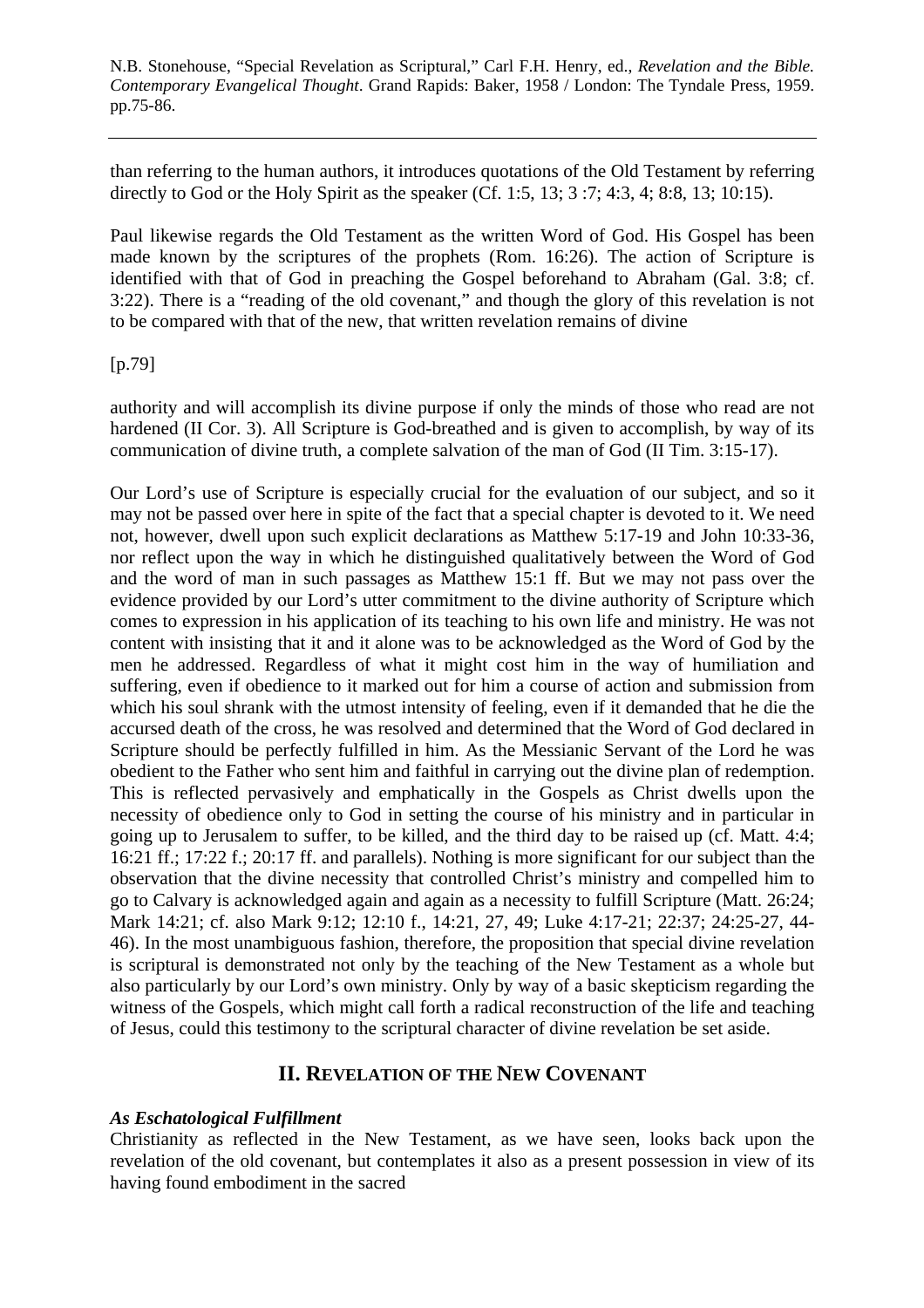## [p.80]

Scriptures. Its view of the history of divine revelation is, however, by no means confined to its evaluation of the Old Testament. For no affirmation that Christianity makes is more clearly or more emphatically made than that in the coming of Christ a new epoch of revelation has dawned. As following upon the older revelation it might be thought of simply as standing alongside of the Old Testament and as being an expansion upon it. As divine revelation the new revelation stands in organic connection with the old and necessarily is characterized by unity with the old. Nevertheless, this way of describing the relationship between the new and the old is far from doing justice to the fact that within the new revelation there is the pervasive sense of its being the eschatological fulfillment of the old. This diversity, while coming to expression within a sense of organic unity, recognizes that there is genuine progress in the history of special revelation, so that the new surpasses and transcends the old as fulfillment does promise and reality shadow.

Emphatically indicative of this diversity as well as unity is the consideration that within the revelation of the old covenant there comes to expression an eschatological outlook which, because it possesses the character of divine promise, guarantees that the epoch of fulfillment will come into being. This eschatological outlook within the old revelation comes to expression in remarkably varied forms. The new day in the realization of the divine purpose of redemption is set forth by Jeremiah as the making of a new covenant with the house of Israel. It contains a reiteration of the elemental covenantal promise, "I will be their God and they shall be my people," but carries with it also a divine guarantee that the covenant will be kept and realized in the lives of his people (31:31-34). Another highly significant prophetic strain is that God, whose kingdom ruleth over all (Ps. 103:19), will come as a mighty One and his arm will rule for him (Isa. 40:10). Within this perspective must also be placed the specifically Messianic prophecies of the coming of the great Representative of God, who is depicted as being himself divine, but who also comes as the Servant of the Lord (cf. for example Isa. 9:6 f.; 42:1 ff.; 52:13-53:12). This great day of future deliverance is also depicted as a time when in a manner that transcends the divine action under the old covenant God would pour out his Spirit upon all flesh (Joel 2:28 ff.). This eschatological expectation views the saving transformation that is to be effected as being so thoroughgoing and comprehensive that it finds expression in the prophecy of the creation of new heavens and a new earth (Isa. 65:17).

The Old Testament thus prepares the way for the understanding of the-new epoch of revelation as one of eschatological fulfillment, and it is precisely this perspective that pervades the new revelation itself. The Epistle to the Hebrews is preeminently the Epistle of the new covenant, presenting its message as it does in terms of the historical realization of Jeremiah's prophecy in Christ. And our Lord himself, at the very eve of his crucifixion,

[p.81]

points to the significance of that event for the realization of the new covenant.

In his teaching our Lord, however, more pervasively makes use of the concept of the kingdom of God. This term likewise serves to bring to expression the feature of the expectation of a new order in which the prophecy of the rule of God comes to pass, as God himself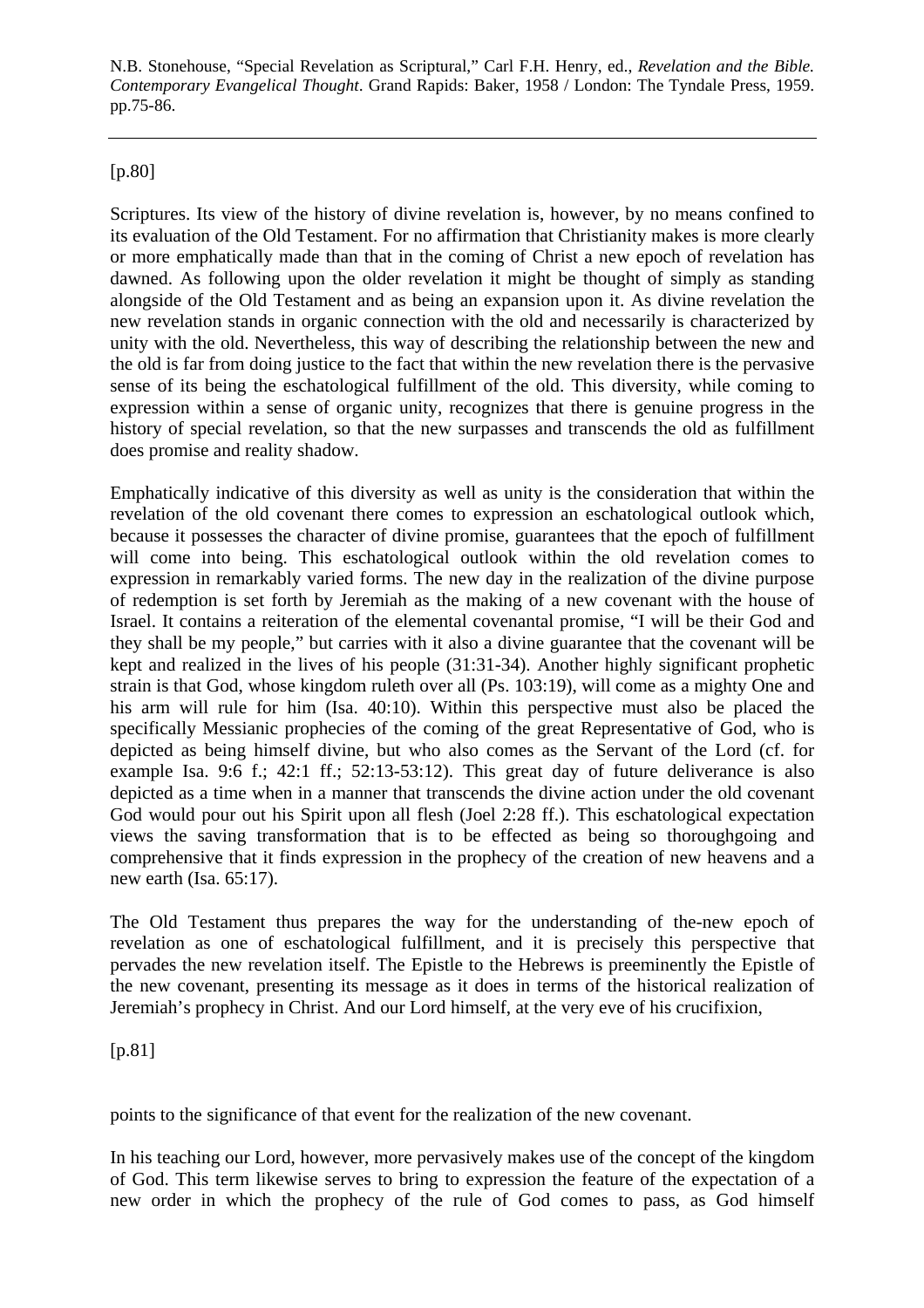supernaturally and redemptively manifests his Lordship in history so as to overcome all evil. The fulfillment of Messianic prophecy in Christ is interwoven with the proclamation of the coming of the kingdom of God as expression is given to the glad tidings that it is in Christ that God accomplishes his rule. The ministry of Christ in the days of his flesh, the exercise of Lordship at God's right hand and his coming again on the clouds of heaven with great power and glory constitute, accordingly, decisive divine actions whereby the kingdom of God, in various aspects and stages, manifests itself. In claiming Messiahship, whether by the use of various Messianic titles or by the exercise of Messianic prerogatives and functions, Christ shows that he shared to the full the consciousness that his ministry in its various phases constituted evidence of the manifestation in history of the age to which the prophets had looked forward. From this vantage point one can also understand how that, at one and the same time, he could affirm the authority and validity of the Law and the Prophets and yet create astonishment because he taught as having authority and not as the scribes when he sovereignly declared, "But I say unto you." For he so built upon the foundation of the Law and the Prophets that they were to attain their perfect accomplishment and realization through him (Matt. 5:17-20, 21 ff.; 7:28 f.)

One may conclude with confidence, therefore, that the revelation of the new covenant was not characterized by less glory, truth and grace than that of the old. On the contrary, the saving activity of God in Christ and by the Holy Spirit is even more manifest and recreative in the new. Indeed, the new so transcends the old that when, for the moment, the facts of unity and continuity are not considered, it could be said that "grace and truth came through Jesus Christ" (John 1:17) . And if the redemptive purpose of God dictated that the revelation of the old covenant should be embodied in Scripture, can one doubt that same divine purpose, as that came to far richer and glorious expression in the revelation of the new covenant, should contemplate that this revelation should likewise be incorporated in Scripture? Thus it might be present with his people to continue to accomplish his gracious purpose.

#### *As Proclamation and Tradition*

The revelation of the new covenant, like that of the old, is as to its very nature, we must now emphasize, a revelation *in history*. As the revelation of eschatological fulfillment it consists basically of acts of redemption and

[p.82]

revelation which form aspects of a single divinely initiated and controlled movement. And since, in particular, divine revelation finds actual embodiment in history, in the great event of Christ and in the great events of his life and death and resurrection, it possesses a once-for-all character. As such it was proclaimed and as such it was handed down and received. Because it is at one and the same time proclamation and tradition it possesses, therefore, an objective character which must be reflected in the communication thereof.

In speaking above of the manifestation of the new covenant in the blood of Christ and of the coming of the kingdom of God in and through the ministry of Christ, the historical character of the new revelation has already been recognized. Hence it is not necessary to show at length that in his preaching of glad tidings to the poor as in his miracles, and thus by his very presence and action with authority and power, Jesus was conscious of bringing to historical manifestation the great age to which the prophets had looked forward (cf. Matt. 11:2-6; 12:28; 13:16 f.; Luke 4:18-21).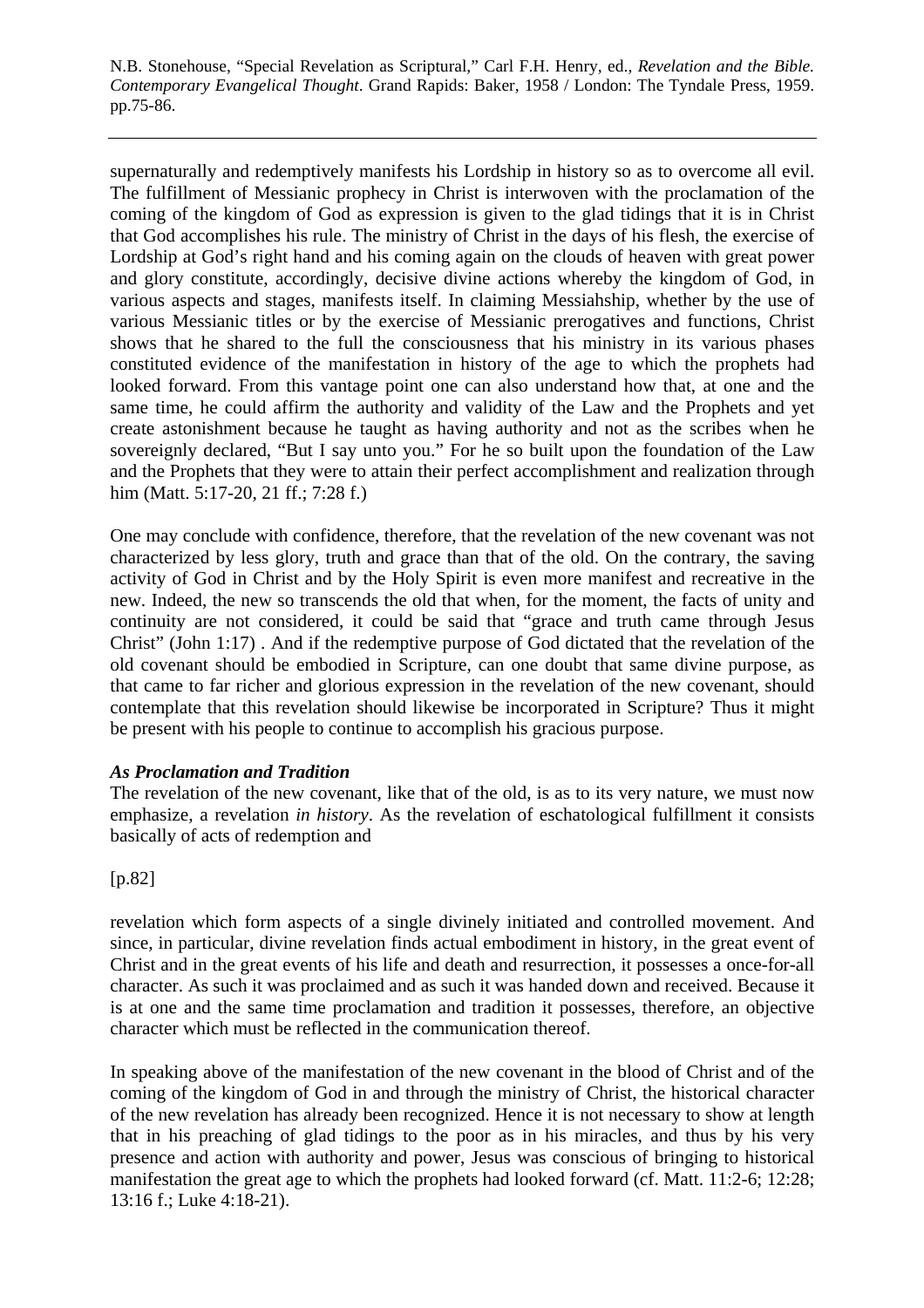This historical character of the divine message which Jesus expressed in word and deed finds the same emphatic expression in the formulation of the apostolic proclamation. As Paul set it forth in I Corinthians 15 it is presented indeed as being "according to the Scriptures." But it evidently consists primarily of the great affirmations that Christ died, that he was buried, and that he was raised up on the third day, together with the declaration of the significance for our redemption of these events. So powerful, in fact, is the emphasis upon the proclamation as history that Paul takes pains to stress at length that apart from the fact of Christ's resurrection his preaching is empty and their faith is futile.

In stressing the historical character of the gospel we should not neglect the subjective aspect of its radical consequences for our lives any more than in emphasizing the objective character of the divine revelation we may minimize or obscure the absolute indispensability of the subjective working of the Holy Spirit in our hearts if we are to receive the divine revelation in a saving way. Nevertheless, it seems to be especially necessary in our day to stress that the Gospel has no meaning or power except as the cross and resurrection, as God's action in Christ, are recognized as actual historical events, which occurred at particular times and places.

When Paul says that he has been crucified with Christ or made alive together with Christ, there is not the slightest discounting of the cross and resurrection as history; rather by the use of perfect and aorist tenses he is indicating that the meaning for us is bound up with the fact that we were united with Christ in the occurrence of these events. II Corinthians 5:16 is often appealed to as if Paul were giving expression to a basic indifference to "Christ after the flesh," and so to the historicity and historical significance of the actual life of Christ upon earth. This estimate of Paul's meaning is, however, radically at variance with his testimony as a whole, very directly also

#### [p.83]

with the emphatic references to the death and resurrection of Christ in v. 15, and with the language of v. 16a which indicates that the words "after the flesh" must be understood as qualifying "know" rather than "no man" or "Christ." In v. 16, accordingly, rather than undercutting the historical foundation of the gospel, Paul is dwelling upon the transforming power of Christ whereby, as a new creation in Christ, one gains a wonderful new apprehension and discernment of Christ and all things. Paul, like the New Testament generally, knows nothing of historic (*geschichtlich*) significance apart from that which is historical (*historisch*).

It remains in this connection briefly to observe that, as historical in the sense indicated above, the gospel is viewed as that which has been handed down. This is a point which has been emphasized by Oscar Cullmann, who felicitously distinguishes between apostolic tradition and ecclesiastical tradition (*The Early Church*, pp. 59 ff.) And it has been recognized even more satisfactorily by Herman Ridderbos in his little book on the New Testament Canon, of which an early translation into English is promised. Paul's opening words in I Corinthians 15 may serve to characterize the New Testament point of view in this regard:

"Now I made known unto you, brethren, the gospel which I preached unto you, which also you received, wherein also ye stand, by which also ye are saved, if ye hold fast the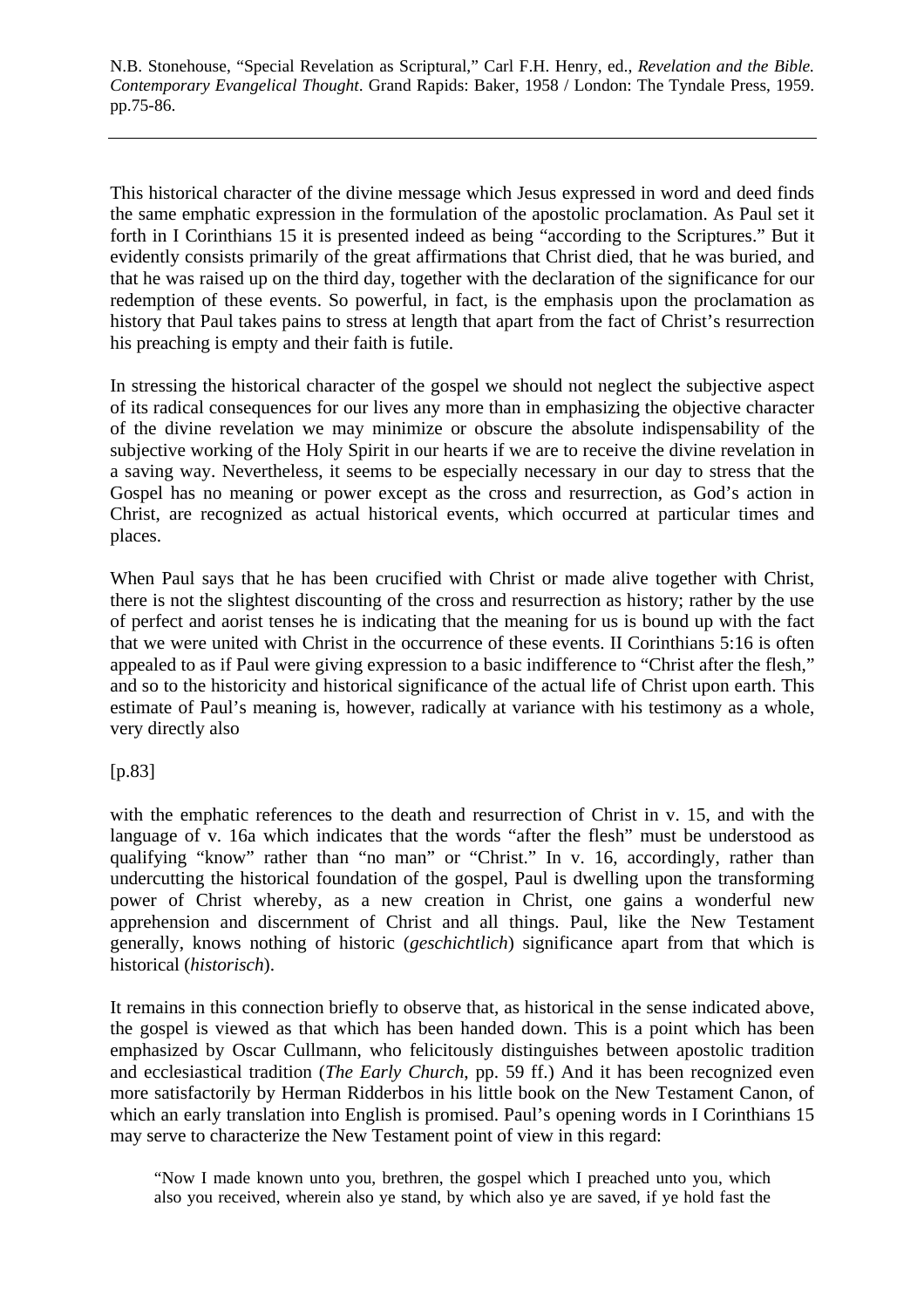word which I preached unto you, except ye believed in vain. For I delivered unto you first of all that which also I received."

It is significant, moreover, that the tradition which the apostles received from the Lord and they in turn handed down to men comprehended not only the gospel of salvation (I Cor. 15:3; Gal. 1:9, 12) but other aspects of the Christian message as well (I Cor. 11:2, 23; Rom. 6:17; Phil. 4:9; Col. 2:6; I Thess. 4: I; II Thess. 2:15). Thus not only the facts of the proclamation and their interpretation but also the teaching of the apostles as a whole were understood as that which had been committed to them by the Lord for transmission to the Church.

The Epistle to the Hebrews similarly, after having characterized the revelation of the new age as a revelation "in a Son" to distinguish it qualitatively from the earlier revelation, Characterizes it as coming with even more solemn sanctions than the word spoken through angels in that it was "at the first spoken through the Lord and confirmed unto us by them that heard" (Heb. 1:1 f.; 2:2 ff.). It is noteworthy also that Luke, in the prologue which appears to have in view the contents of Acts as well as the Gospel, reflects upon the Christian message in terms of "the things which have been fulfilled among us," and speaks of the knowledge of these things as a tradition communicated by those who from the beginning were eyewitnesses and ministers of the word (cf. my *The Witness of Luke to Christ*, pp. 24 ff.).

The revelation of the new covenant, accordingly, as to its very nature-

[p.84]

because it is concerned with a disclosure in word and deed originating with Christ and centering in him—is a once-for-all communication. And inasmuch as it has been delivered to the apostles by the Lord himself that they in turn might deliver it to the Church, this apostolic tradition would be recognized as possessing the authority of the Lord. There would be from the beginning a concern for faithful transmission and thus, while even oral tradition tended to assume a fixed form to satisfy the needs of the Church, these needs would be more fully and permanently supplied as the tradition was committed to writing. The new revelation because of its very nature, therefore, no less surely than the old, was virtually crying out for inscripturation in order that the Church might be provided with assured knowledge of the fulfillment of the divine purpose of redemption.

#### *Initial Evidences of Inscripturation*

When we come now finally to deal with the scriptural character of the revelation of the new covenant we appear to be at a great disadvantage. For clearly with regard to an acknowledgment of that revelation as having found embodiment in Scripture there is nothing comparable to the testimony of the New Testament to the Old. There are, however, several considerations which should be borne in mind in this connection. We should keep in view, first of all, that the divine authority of the Bible as Scripture is an intrinsic authority rather than one superimposed upon it, and that, therefore, possession of the attribute of divine authority does not have to wait upon the recognition thereof to be valid. Moreover, it may be recalled that evidently the Old Testament likewise accredited itself in the historical process in which God entrusted his people with the divine oracles. Consideration of the parallelism of this process of self-accreditation and acknowledgment will also caution us not to suppose that every part of the Scriptures would have given evidence of its divine character and authority in exactly the same way. A distinctively prophetic work would naturally bear upon its very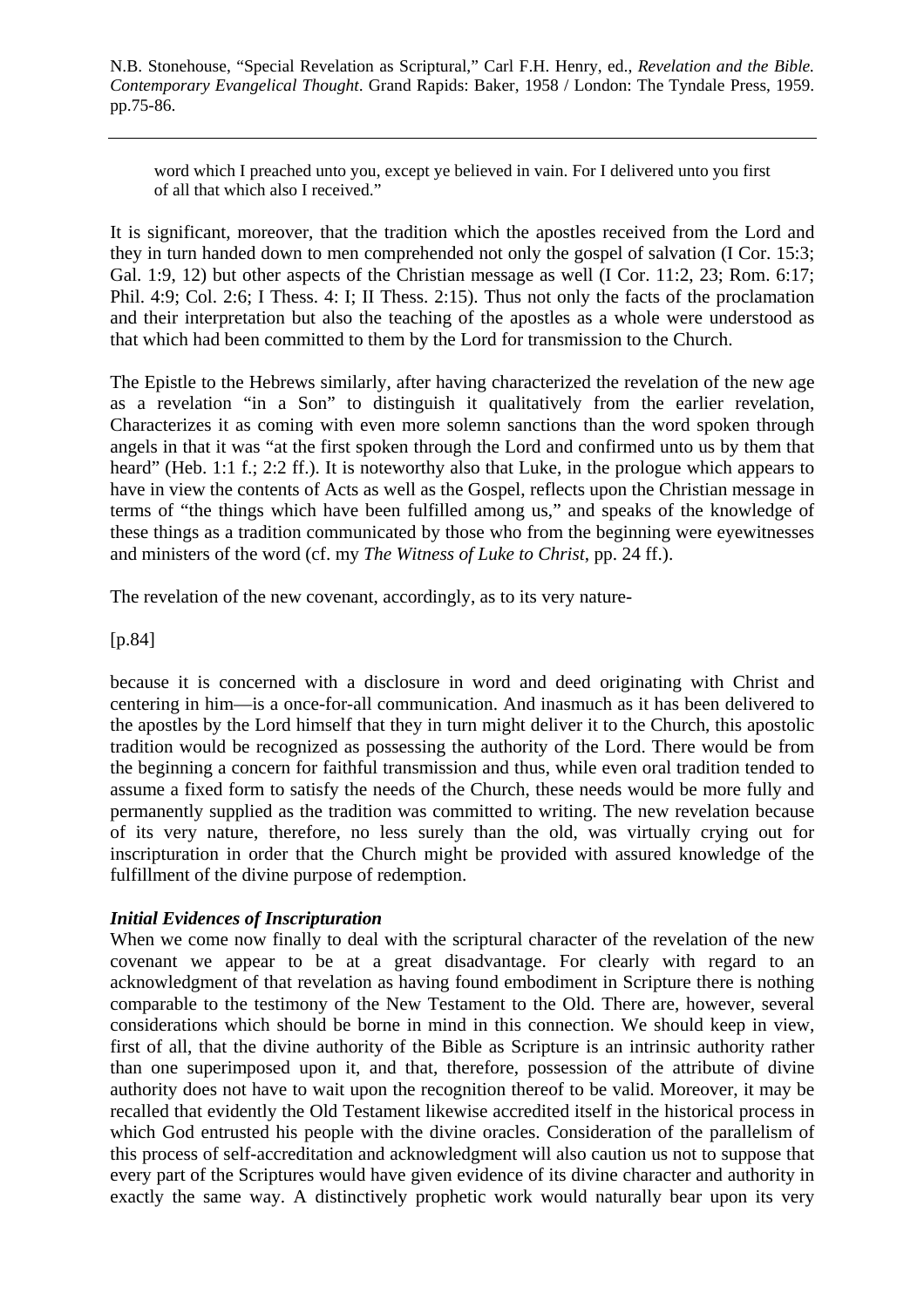surface the marks of its inspiration in a way that would not likely be true of an historical book, while the authority of the Epistles would appropriately come to expression in another distinctive way. Considering all these factors, it is remarkable that there are so many rather than that there are so few specific claims within the New Testament that the divine revelation of the new covenant was regarded as being scriptural in character.

In turning now to consider the explicit evidence we begin with the testimony of Paul. As one reflects, for example, upon the Apostle's exposition and defense of the gospel in the Epistle to the Galatians, where he insists that gospel as he proclaims it is of absolute divine authority and possesses the character of revelation (Gal. 1:6-12), we can hardly allow for any other possibility than that those who received his gospel as true also accorded his written presentation thereof the authority of divine revelation. Inasmuch as he is conscious, as an apostle, of speaking with the authority of the Lord,

 $[p.85]$ 

it is not surprising that in the Epistle commonly judged to be his earliest he already adjures his readers "by the Lord that this epistle be read unto all the brethren" (I Thess. 5:27). The authority of his written word, according to Paul's own estimate thereof, also finds significant expression a little later when Paul insists that his command, as expressed in an Epistle, determined the character and limits of their Christian fellowship (cf. II Thess. 3:14). The authority of his Epistles as written documents was assuredly not less than that of the extraordinary claim which he made—in even regulating the exercise of the gifts of the Spirit—when he declared that what he wrote was to be recognized as constituting the commandment of the Lord (I Cor. 14:37). The concern for the circulation of his letters which comes to expression in Colossians 4:16 provides further evidence of the fact that, though the Epistles were first of all directed to particular situations, their intrinsic character afforded them a wider relevancy and authority. The response that Paul anticipated for his Epistles does not therefore differ qualitatively from that accorded them in II Peter. For according to II Peter 3:2 the commandment of the Lord and Saviour "through your apostles," no less than the holy prophets, was available in such a form that it could be remembered And in II Peter 3:15 f. there is a specific acknowledgment that the Epistles of Paul were documents "which the ignorant and unstedfast wrest, as they do also the other scriptures, unto their own destruction," a statement in which the Epistles are recognized as possessing the same level of authority as the Old Testament, and appear also to be included by implication under the term "Scripture."

In the case of the Gospels, the personality of the individual evangelists remains wholly or largely in the background. The fact, however, that they are publications of the gospel of Jesus Christ must have confronted the Church with the necessity of making a judgment as to their trustworthiness and authority. Moreover, Luke specifically indicates that he is undertaking the preparation of a written work which can provide certainty regarding the things that the Lord had done. And John, who writes in the consciousness that the Spirit of truth was his guide into all truth (John 15:26 f.; 16:12 ff.), in characterizing his book as a whole uses the very language that he and the New Testament commonly use in introducing Old Testament quotations as being "that which is written" (John 20:30, 31; 2:17; 6:31, 45; 10:34; 12:14; 15:25; cf. also 21:24 f.).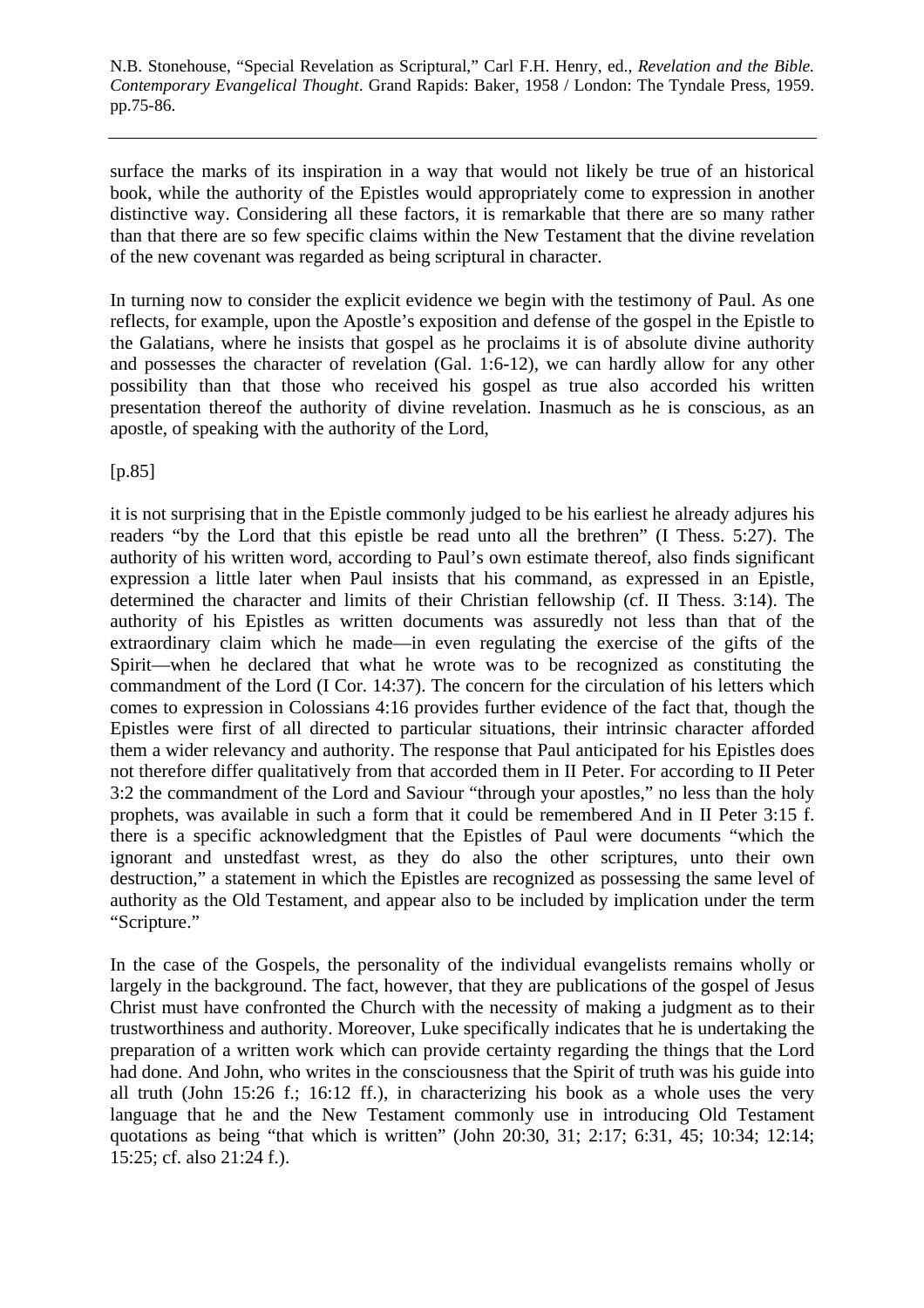Most clearly of all, the scriptural character of the New Testament revelation is reflected in the Revelation of John. At the very beginning its contents are described as a divine revelation or unveiling mediated by Jesus Christ. The contents of the book are therefore understandably spoken of as "the word of God and the testimony of Jesus Christ" (Rev. 1:1 f.; cf. 17:17; 19:9; 21:5; 22:6, 9). The book itself is characterized as a work of prophecy (Rev. 1:3; 22:18; cf. 10:11; 22:6 f., 9 f., 18 f.), and thus appropriately the Spirit is acknowledged as speaking in the book (Rev. 2:7, 11, 17, 29;

[p.86]

3:6, 13, 22, 19:10; cf. 1:10; 4:2; 17:3; 21:10). In view of such claims it is understandable that this book should have come to be acknowledged as worthy of a place alongside the prophetic Scriptures of the Old Testament. Nothing is left to inference, however, so far as the claims of the author are concerned, for in Revelation 1:3, as he contemplates his Christian readers gathered for public worship—where one leads in the reading of the sacred writings and others have come to hear—he most solemnly pronounces a blessing upon the ones that read and those who hear the words of the prophecy and keep the things which are written therein. And in the epilogue the line of division between divine Scripture and merely human teaching is drawn even more sharply.

"I testify unto every man that heareth the words of the prophecy of this book, if any man shall add unto them, God shall add unto him the plagues which are written in this book; and if any man shall take away from the words of the book of this prophecy, God shall take away his part from the tree of life, and out of the holy city, which are written in this book" (Rev. 22:18f.). The claim that a writing constitutes Holy Scripture could hardly have been made more unambiguously and emphatically. These solemn words of the epilogue, like those of the prologue, directly apply only to the Book of Revelation, but they show how even within the New Testament the scriptural character of special divine revelation came to explicit expression. On this background one may understand how gradually the New Testament as a whole came to be accorded this status, for the decisive fact was recognition of its revelatory character. Where that was discerned and acknowledged its recognition as Scripture was largely a formality. And thus the process in which the canonicity of the New Testament was recognized, even though considerable time was to elapse before the Church expressed itself with complete clarity and unanimity on this point, was deeply rooted in the New Testament and grew out of the history of special divine revelation contained therein.

[p.404]

# **BIBLIOGRAPHY**

Oscar Cullmann, "The Tradition," in *The Early Church*. Philadelphia: The Westminster Press, 1956.

Abraham Kuyper, *Principles of Sacred Theology*. Grand Rapids: Wm. B. Eerdmans Publishing Co., 1954.

John Murray, "The Attestation of Scripture," in *The Infallible Word. A symposium by members of the faculty of Westminster Theological Seminary* (Philadelphia, 1946; Grand Rapids, 1953).

Herman Ridderbos, *Heilsgeschiedenis en Heiligie Schrift van het Nieuwe Testament*. Kampen: Kok, 1955.